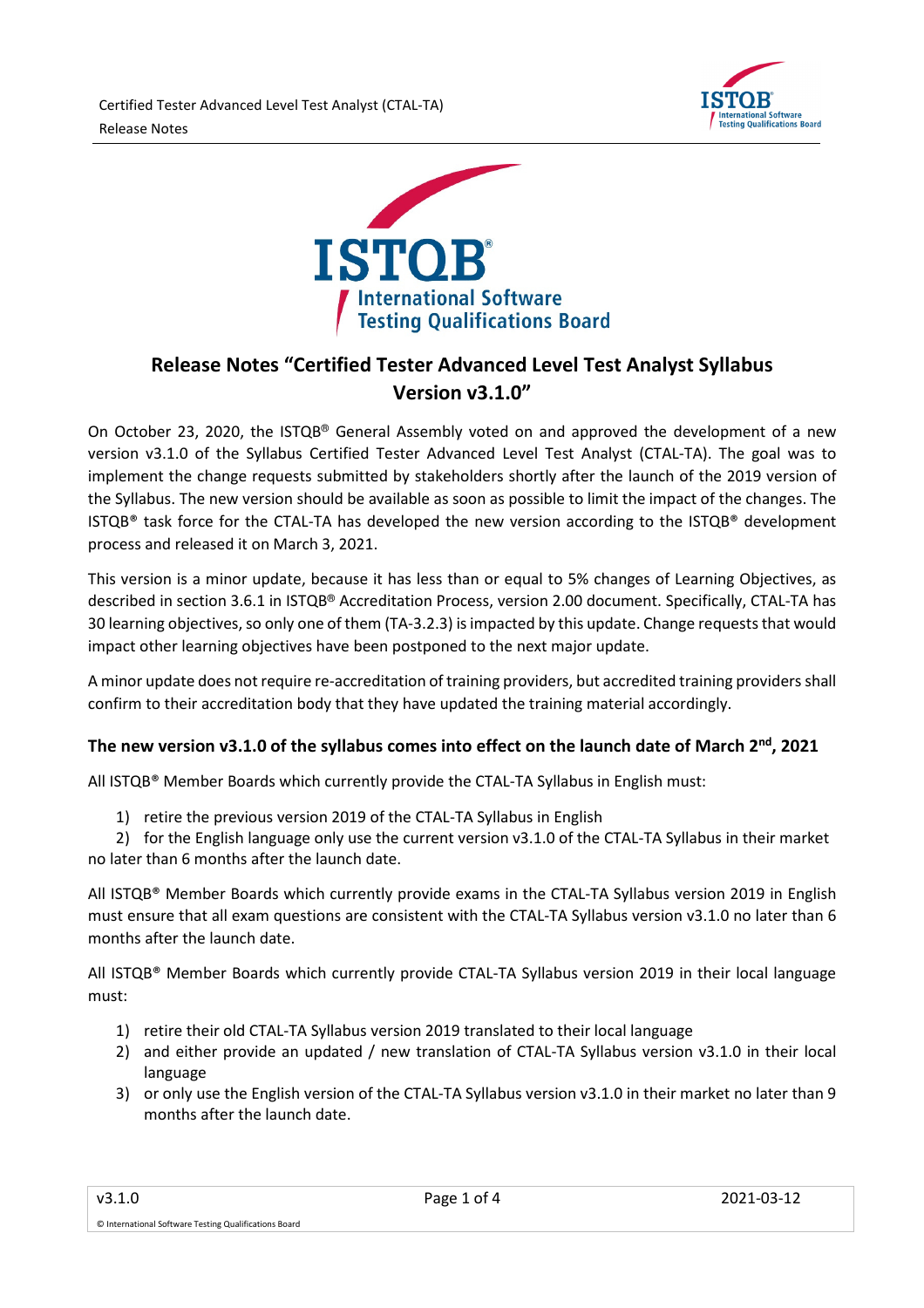

All ISTQB® Member Boards which currently provide exams for the CTAL-TA Syllabus version 2019 in their local language must ensure that all exam questions are consistent with the CTAL-TA Syllabus version v3.1.0 no later than 9 months after the launch date.

The effect of this rule is that there will be no further activity at any ISTQB® Member Board regarding the previous 2019 version of the Syllabus from 6 months after the launch date in English, and from 9 months after the launch date in non-English.

### **What has been released**

- 1. An updated version of the CTAL-TA Syllabus Version v3.1.0
- 2. An updated version v2.3 of the Sample Exam Questions and Answers Set A for the CTAL-TA Syllabus v3.1.0
- 3. Release Notes (this document).

### **Syllabus Change Log**

Training Providers, Exam Providers, Member Boards and Students of the Syllabus should be aware of the changes listed below.

- Chapter 1:
	- o Section 1.2 (Testing in the Software Development Lifecycle): Wording improvements.
	- o Section 1.5 (Test Analysis): Activities aligned with the current CTFL test process.
- Chapter 2:
	- o List of keywords: "risk level" removed.
	- o Section 2.3 (Risk Assessment): Last two paragraphs on risk scale and risk level rating rephrased.
- Chapter 3:
	- o Various wording improvements;
	- o Section 3.2.1 (Equivalence Partitioning):
		- Removed the discussion of continuous and discrete value ranges because it does not add much value.
		- **Extended the discussion from one single parameter to multiple parameters, to better** cover the learning objective.
	- o Section 3.2.2 (Boundary Value Analysis): Examples improved.
	- o Section 3.2.3 (Decision Table Testing): Section completely re-written.
		- Aligned with the standard OMG-DMN Chapter 8;
			- **Emphasis on:** 
				- Limited-entry vs. extended-entry decision tables;
				- Differentiating between test conditions (the rules) and test cases;
				- Collapsed decision tables (as promised in CTFL);
			- Removed the coverage of individual condition outcomes which has been introduced in the 2019 version.
	- o Section 3.2.4 (State Transition Testing):
		- N-switch coverage explained more clearly;
		- **Defect type "Wrong guard conditions" added.**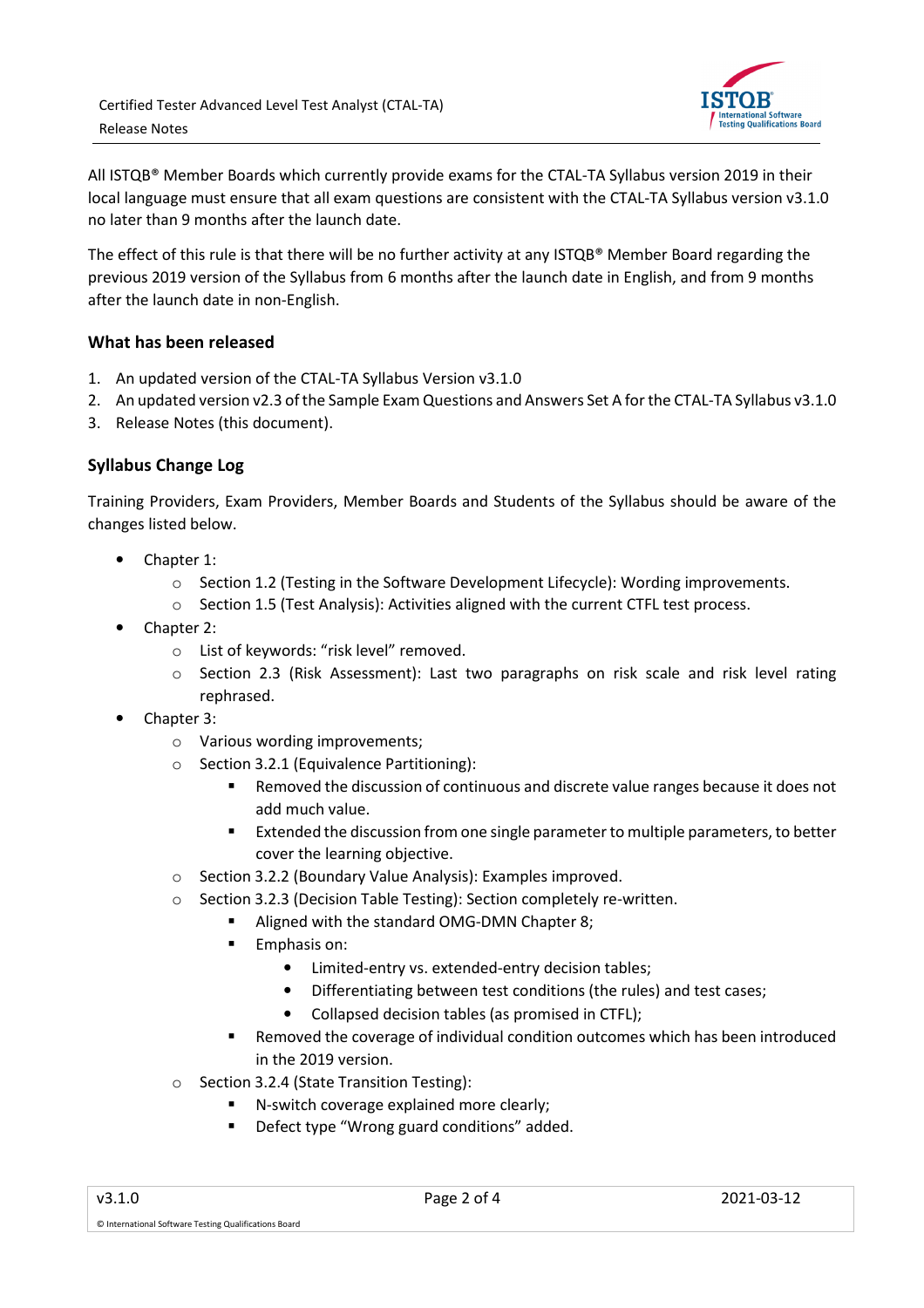

- o Section 3.2.7 (Use Case Testing): Details aligned with the current OMG-UML standard (version 2.5.1)
- Chapter 4:
	- o Various wording improvements;
	- $\circ$  Section 4.2.3 (Functional Completeness Testing): "high-level business cases" replaced with "high-level business processes"
	- o Section 4.2.5 (Usability Evaluation): The definitions of the sub-characteristics of usability are replaced with a reference to the Glossary.
- Chapter 5:
	- o Section 5.2.1 (Requirement Reviews): List item "Priority of each requirement" added.
- Chapter 6:
	- o Minor wording improvements.
- Chapter 7 References:
	- o Standards [OMG-UML] and [OMG-DMN] added;
	- o References to ISTQB® and IREB documents updated;
	- o The original paper of Chow (1978) on N-Switch coverage added;
	- o Recent textbook of Forgács and Kovács (2019) on test design added.
- General:
	- o The following terms have been replaced with their correct Glossary equivalent or the preferred term in CTFL:
		- "Agile projects" and other agile-related expressions replaced with "Agile software development";
		- "appropriateness" replaced with "functional appropriateness" wherever the quality characteristic is meant;
		- "correctness" replaced with "functional correctness" wherever the quality characteristic is meant;
		- "equivalence class" replaced with "equivalence partition";
		- "functionality" replaced with "functional suitability" wherever the quality characteristic is meant;
		- "keyword-driven automation" replaced with "keyword-driven testing"
		- "levels of testing" replaced with "test levels";
		- "test coverage" as well as "testing coverage" replaced with "coverage";
		- "testing activities" replaced with "test activities";
		- "testing effort" replaced with "test effort";

March 12, 2021

Matthias Hamburg

Product Owner ISTQB® Advanced Level Test Analyst